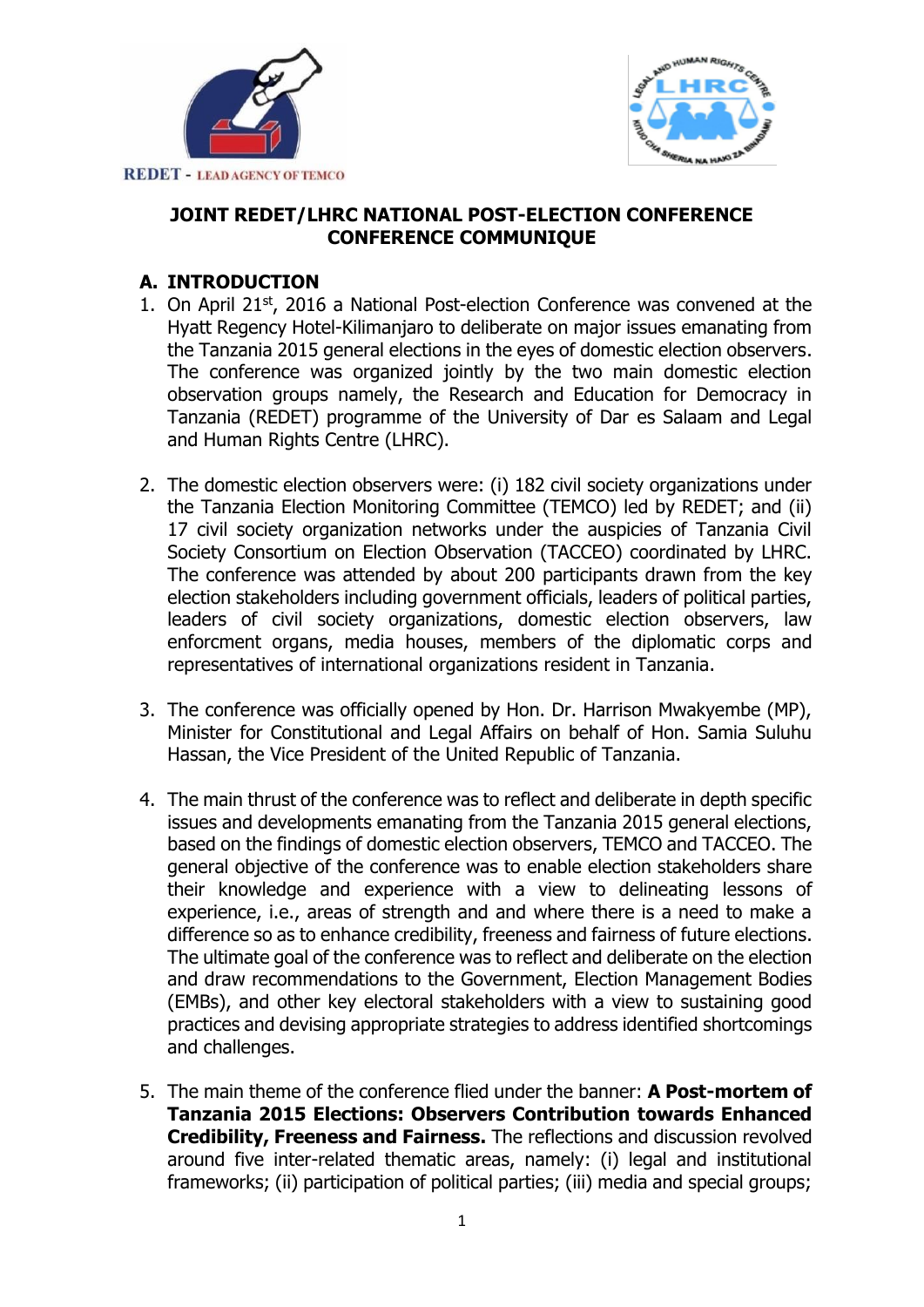(iv) civil society organizations as providers of voter education and election obeservers; and (v) post-election developments and episodes.

#### **B. ACKNOWLEDGEMENTS**

- 6. The participants expressed utmost appreciation to the Guest of Honour, Hon. Samia Suluhu Hassan, Vice President of the United Republic of Tanzania, for accepting the invitation to grace the opening occasion of the conference. Moreover, the conference was grateful to the Guest of Honour for insightful and enlightening speech which, by and large, broadened and deepened the participants knowledge on electoral democracy in Tanzania, Africa and beyond the continent.
- 7. Furthermore, conference extended special gratitude to Hon. Dr. Harrison Mwakyembe (MP), Minister for Constitutional and Legal Affairs, for delivering the speech on behalf of the guest of honour as well as for his commitment and diligency to duty, having travelled all the way from Dodoma to execute the delegated responsibility. The conference was pleased to note the readiness of the Fifth Phase Government to work on the conference recommendations.
- 8. The participants congratulated the Guest of Honour, Hon. Samia Suluhu Hassan, for being the first woman to hold the position of Vice President of the United Republic of Tanzania. Furthermore, the conference observed that this was a clear testimony of the confidence and trust that the Tanzanians and the President have in her leadership competency and capabilities. In particular, the conference noted that the ascendancy of the Guest of Honour to the second top position in the leadership of the United Republic of Tanzania demonstrates a positive mindset change amongst Tanzanians, which is a step forward towards gender equality and consolidation of democracy in the country.
- 9. Taking note of the role that NEC plays in managing elections in Tanzania, the participants recognized and appreciated the cooperation from Hon. Justice (Retired) Damian Z. Lubuva, Chairman of the National Electoral Commission, Mr Ramadhani Kailima, Director of Elections and Returning Officers to domestic election observation groups.
- 10.Furthermore, the conference expressed profound thanks to Hon. Justice Francis Leonard Mutungi, Registrar of Political Parties, for his goodwill remarks regarding the participation of political parties in the 2015 elections and the challenges they are facing as they endeavour to grow into vibrant democratic political institutions in the country.
- 11.The participants lauded the Keynote Speaker, Hon. Joseph Sinde Warioba, former Vice-President and Prime Minister of the United Republic of Tanzania, for his Keynote Speech which was visionary, full of wisdom and thought provoking. The speech was very resourceful to the extent that the discussion groups used it as a key reference to inform their reflections and deliberations.
- 12.The conference extended special gratitudes to the conference organizers, REDET and LHRC, for the unique initiative of bringing together key electoral stakeholders to draw reflections and inflections on Tanzania 2015 election in the light of domestic election observers' experience. The need to sustain the cooperation between domestic election observer groups was emphasized,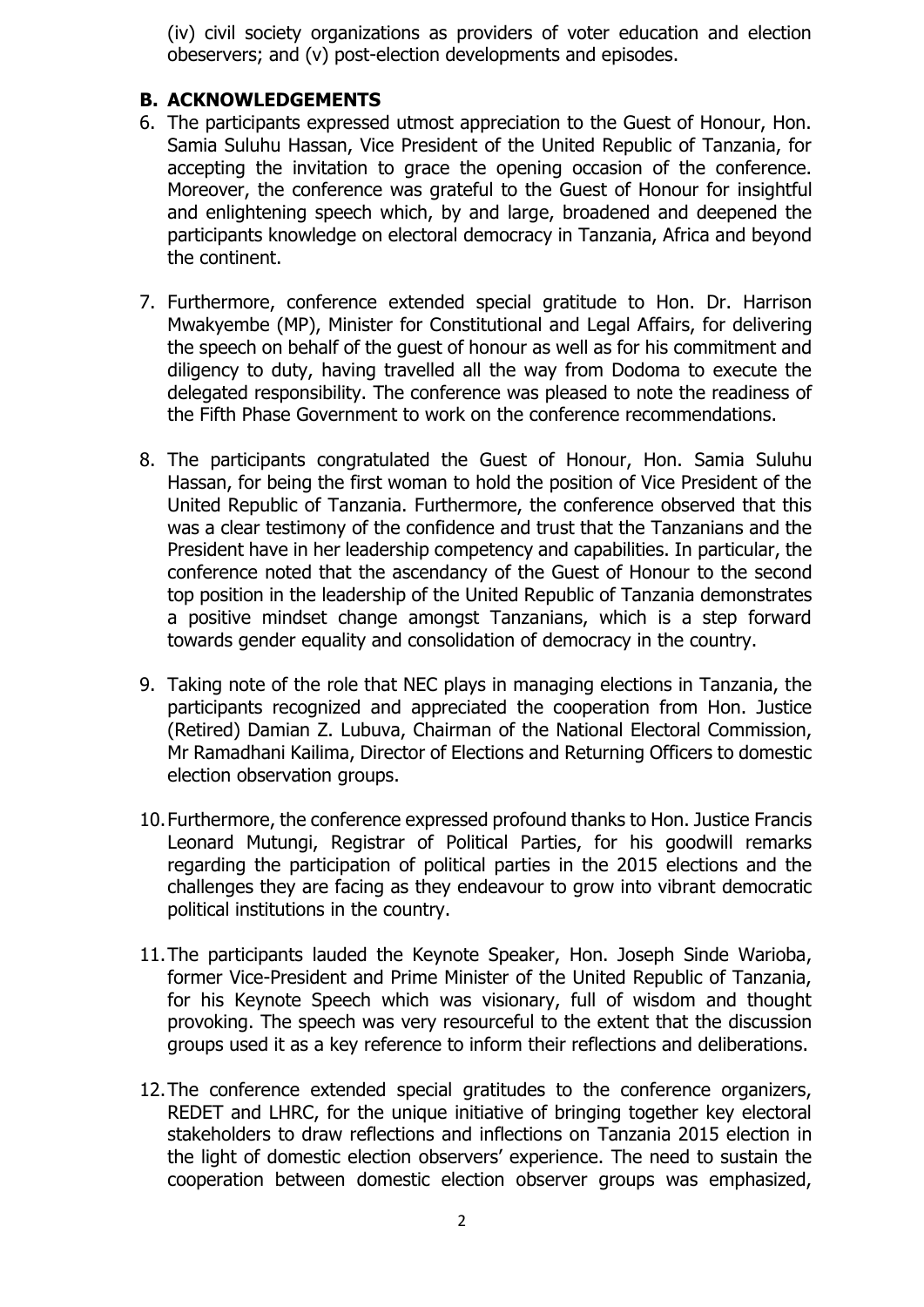notwithstanding their different approach to election observation. The participants received with pleasure the positive note from the Guest of Honour to REDET and LHRC in relation to: (i) broad participation of electoral stakeholders from regional to national level; and (ii) using the national language, Kiswahili, as a medium of communication during the conference.

13.Last but not the least, the conference extended special thanks to Development Partners in general for supporting the United Republic of Tanzania in different areas. Special mention was directed to the United States Agency for International Development (USAID), the UK Department for International Development (DfID) and the National Democratic Institute (NDI) for supporting the organization of the conference and supporting the domestic election observation groups.

#### **C. ISSUES EMERGING FROM REFLECTIONS AND DISCUSSIONS**

- 14.The conference broadly reflected and deliberated on key issues and findings drawn from the opening speech by the Guest of Honour; goodwill remarks by the Registrar of Political Parties; Keynote Speech; recommendations by the regional focus group discussion forums; and expert views from resource persons in each of the five thematic areas as outlined in Section Five.
- 15.The participants broadly reflected and deliberated on the 2015 election taking into account the findings of domestic and international election observers, and the manner and extent to which the election management body executed its mandate. There was a consensus among participants on the fact that the 2015 general election was the  $12<sup>th</sup>$  election to be held in the post-independence period and 14th in the past 58 years of electoral politics in the polity. Moreover, conference participants recognized the uniqueness of the 2015 elections taking into account the anxiety, unprecedented excitement compared to previous general elections.
- 16.The participants noted that the anxiety and excitement was due to a number of factors, the major ones being: (i) the constititutional review process; (ii) the political dynamics that characterized the Constituent Assembly (iii) the dynamics of an election year: stiff intraparty competition in the ruling party (42 CCM party members vying for nomination to stand as presidential candidate); political heat during the intraparty nominations; high profile defections of political heavyweights from CCM to CHADEMA/UKAWA coalition. In addition to directing the conference conclusions and recommendations to the five thematic areas, the participants addressed voter turn-out trends, preparations by government and the extent to which NEC executed its mandate in terms of managing the election.
- 17.The participants commended the people of the United Republic of Tanzania for turning out in big numbers to register as voters; turning out to vote on election day; and preserving the peace, unity and tranquillity before, during and after the election. The conference underlined the need to continuously uphold these core national values.
- 18.The government of the United Republic of Tanzania was commended for enabling, in different ways, NEC to carry out its duties and responsibilities effectively and efficiently. Moreover the government was acknowledged for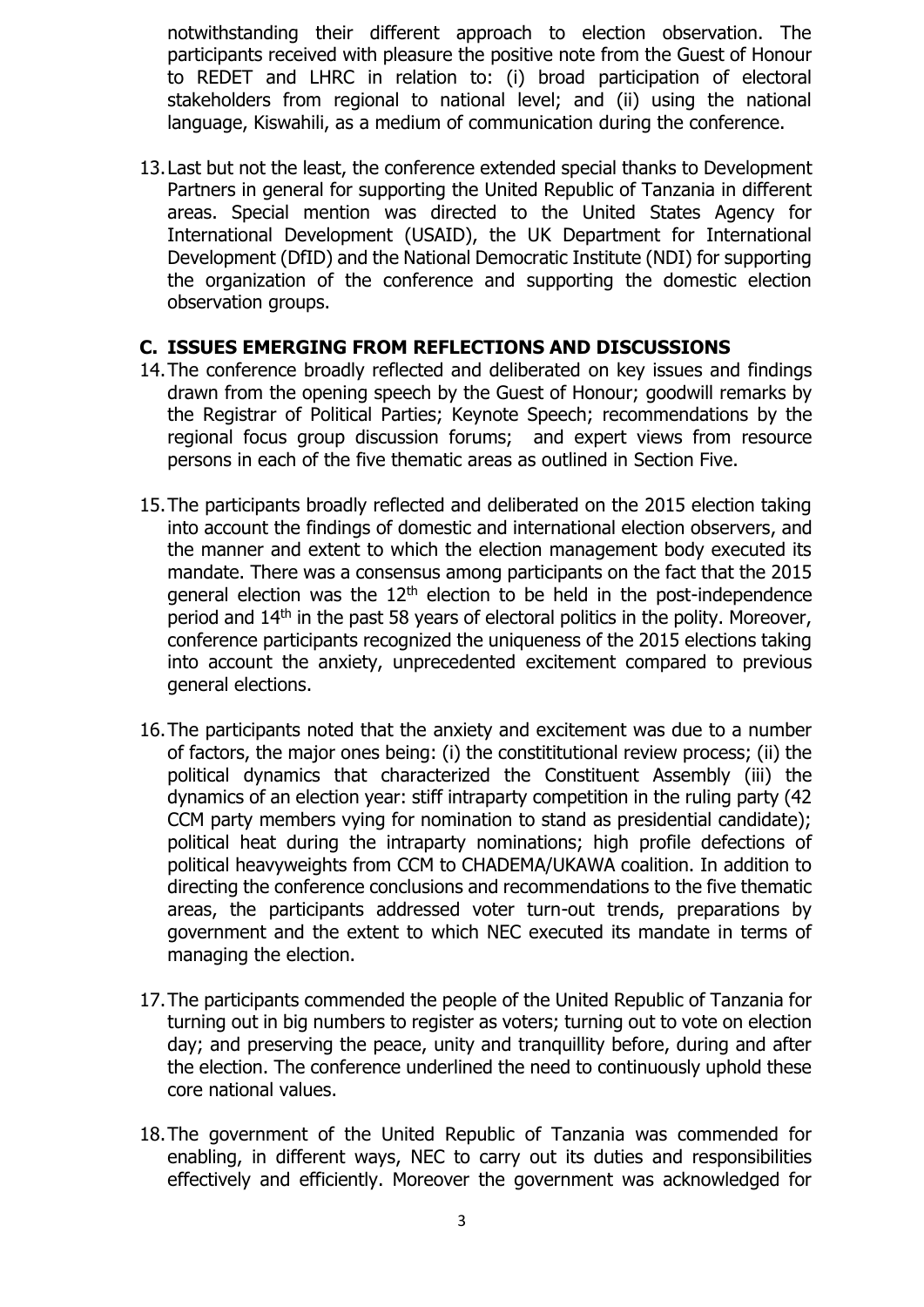funding the general election costs, including the BVR process, from its own budget without relying on external support. This has to some extent reduced dependency on donor funding and significantly enhanced national pride.

- 19.The participants recognized the contribution of the law enforcement organs for ensuring that peace and order prevailed during the 2015 electoral period. They urged the law enforcement organs to continue executing their mandate in a professional and patriotic manner.
- 20.The participants specifically commended the National Electoral Commission for carrying out its duties and responsibilities professionally as demonstrated by the following findings of election observers:
	- (i) Little or no complaints regarding delimitation of electoral boundaries;
	- (ii) Attaining high level of voter registration rates, i.e., 96 percent of the targeted eligible voters despite of isolated hitches and limitations;
	- (iii) Addressing nomination petitions in a timely manner and delivering verdicts accordingly thus, for the first time, the unopposed candidacy phenomenon in parliamentary elections was avoided;
	- (iv) Infusing the Information Communication Technologies (ICTs) to facilitate effective communication between NEC and electoral stakeholders;
	- (v) Declaring election results, specifically presidential election results, on time as per schedule; and
	- (vi) Accrediting domestic election observation groups and extending cordial work relationship with election observers at all levels.
- 21.The conference reflected the manner in which the National Electoral Commission excuted its constitutional mandate and realized that in carrying out its duties and responsibilities the Commission depends on two major factors, namely: (i) the legal framework, particularly the Constitution of the United Republic of Tanzania of 1977 and the ensuing pieces of legislation; and (ii) the institutional arrangements. Participants observed that the Commissioners are leaders with impeccable integrity, however, there was a consensus among participants that many impediments to the effectiveness and efficiency of NEC in delivering an election that is credible, free and fair, largely emanate from the legal framework.

The summary and conclusions emanating from the reflections and discussions on the five thematic areas are covered in the next part of the Communiqué.

# **D. RECOMMEDNATIONS ON THE FIVE THEMATIC AREAS**

#### **Legal and Instutional Frameworks**

- 22.The 2015 Tanzania was conducted within the armbit of definite legal and institutional frameworks. However, the legal framework has salient constraints which, in way, undermine the attainment of credible, free and fair election consonant with international democratic benchmarks. The conference identified the main constraints or drawbacks, the major ones being:
	- (i) Proscription of petitioning of Presidential election results in the courts of law;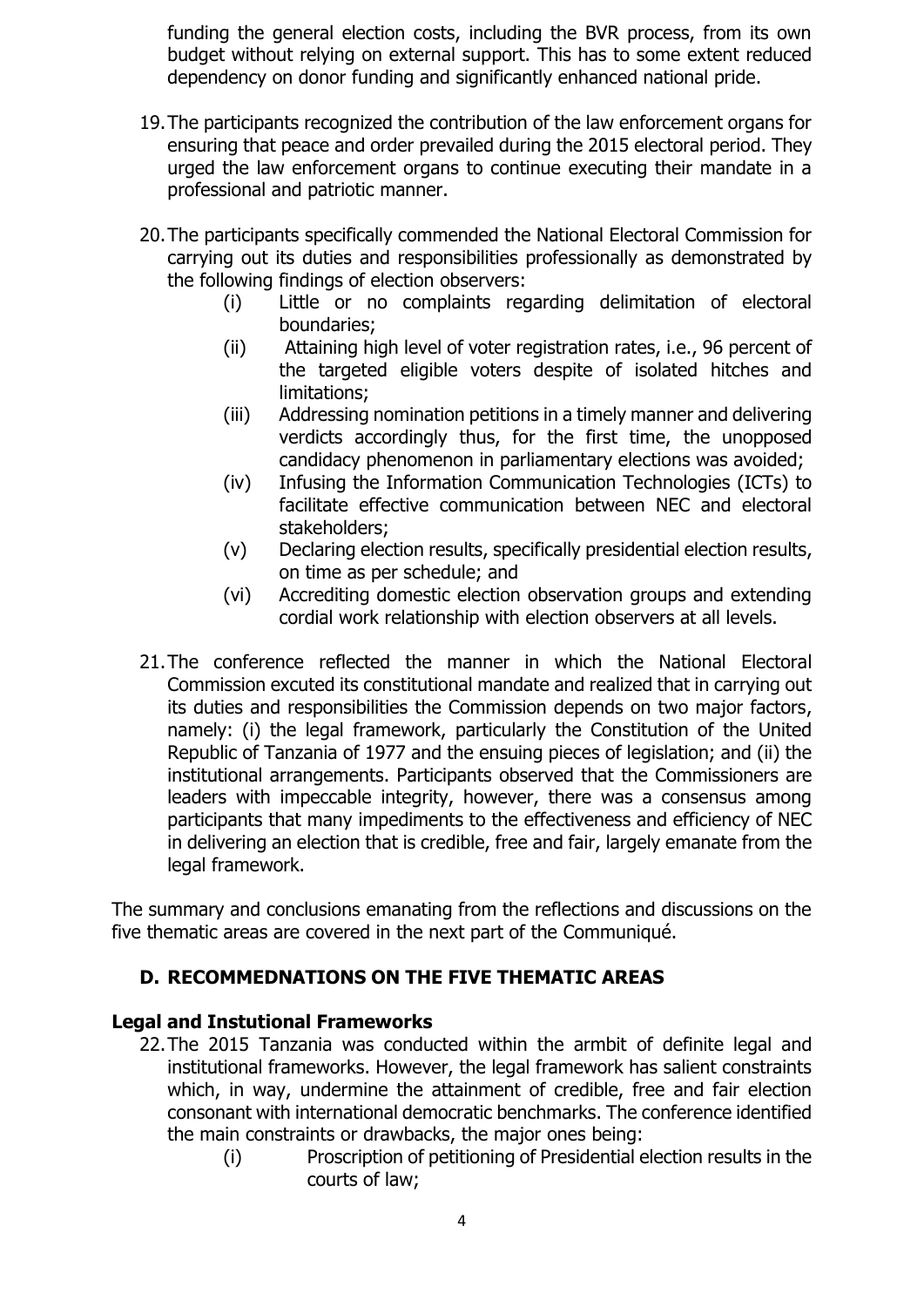- (ii) Barring of independent candidate in election at all levels;
- (iii) Lack of openness and transparency in processes leading to the appointment of members of the National Electoral Commission;
- (iv) The Commission has no power to employ its own staff who are legally required to be loyal, responsible and accountable to the Commission;
- (v) The electoral legislation that does not allow political parties to form coalitions and alliances for the purpose of enhancing electoral competitiveness;
- (vi) The electoral legislation that does not provide for proportional representation, thus limiting the avenues for representation and participation of relatively small parties and special groups;
- (vii) The electoral legislation that does not provide a timeframe in which a party member can defect to a new party and stand as its candidate in presidential, parliamentary and councillorship election;
- (viii) Lack of a level playing field among political parties due to big differences in capacity to mobilize financial resources for elections; and
- (ix) The electoral legislation that does not allow Tanzanians in Diaspora and inmates serving less than six months sentence to participate in elections.

# **Participation of political parties in the 2015 general election**

- 23.The participants commended political parties for emancipating and mobilizing their members, supporters and the general public to participate in the election. Furthermore, the partipants praised political parties for refraining from using their security groups and running electoral campaigns which were generally peaceful despite few isolated incidents of negative campaigns and violation of electoral code of conduct for political parties and candidates. However, the participants noted with concern myriad irregularities that, in a way, adversely affected the credibility, freenes and fairness of the electoral processes.
- 24.The conference identified the following irregularities in relation to the conduct of political parties during the election period:
	- (i) Proliferation of party owned security groups;
	- (ii) Incidents of character assassination, abusive, defamatory, provocative and intimidatory language in campaigns;
	- (iii) Evolving incipient culture of discrimination on the basis of ideology, religion, tribe, zone, age and sex;
	- (iv) Failure of some parties to develop and disseminate electoral manifestos
	- (v) Failure of big parties to anchor their campaign messages on the party manifestos and instead advocated their personal agenda;
	- (vi) Failure of some political parties to field candidates to stand for electoral positions at different levels;
	- (vii) Increase of corrupt practices and excesive use of money in elections particularly during intraparty nominations, consequently making elections a market commodity that could be purchased by whoever has money;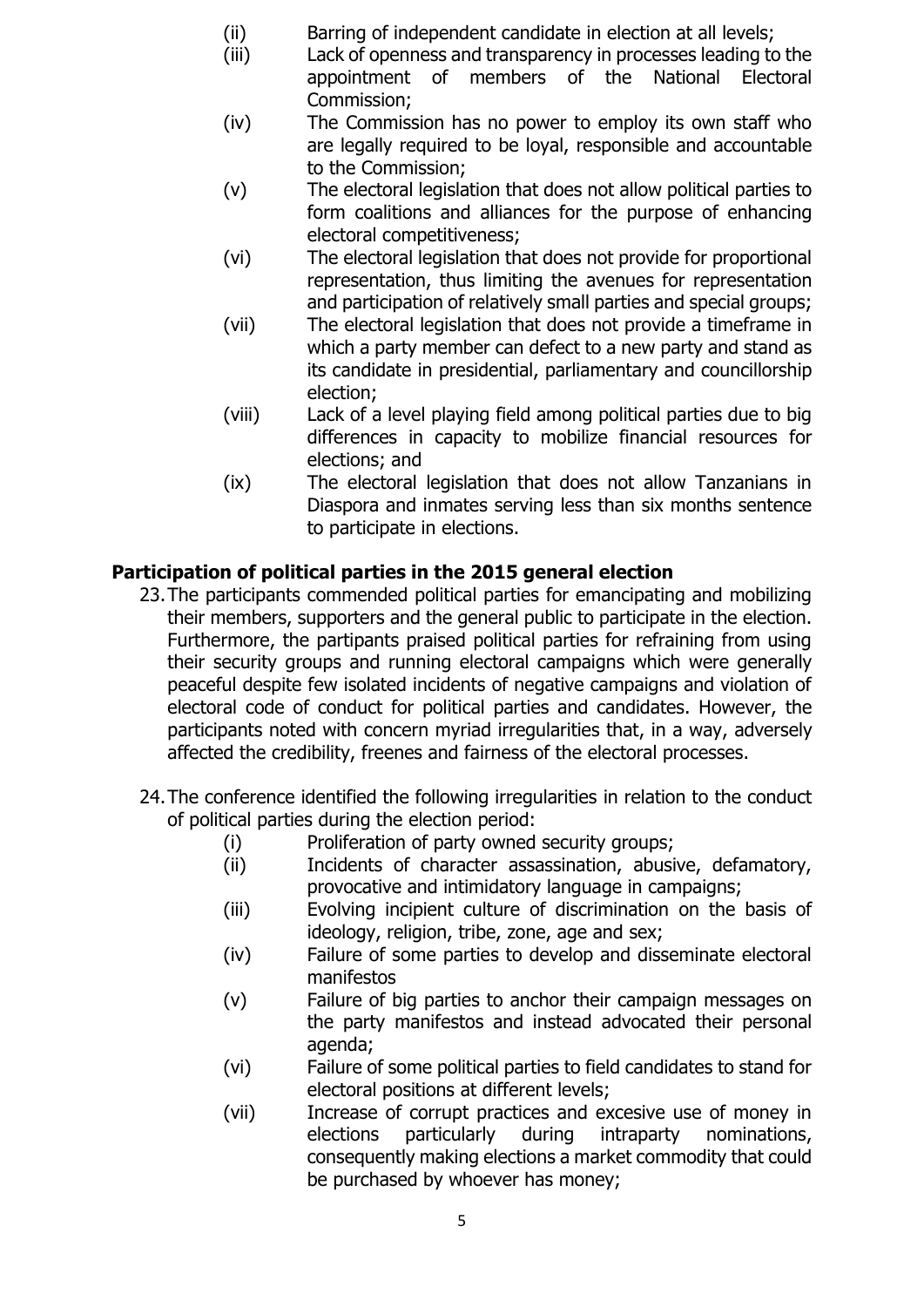- (viii) Inadequate inner party democratic practices during the process of nominating electoral candidates, particularly special seats for women;
- (ix) Failure of many political parties to adopt affirmative action policy in order to create space for special groups to vie for electable leadership positions; and
- (x) Failure of some political parties and candidates to abide by the code of conduct for political parties and candidates during the election period.

### **Media and special groups**

- 25.The conference recognized and commended the media in its entirety (electronic, print, and social media) for its contribution in informing, emancipating and educating the public on the electoral processes. The participants further commended some media houses for preparing special programmes targeting special groups such as women, the youth and people with disability, particularly for use of sign language. Notwithstanding the positive contribution of the media, the conference identified some of the shortcomings in relation to the conduct of the media during election, the major ones being:
	- (i) Most of the media adopting partisan positions, e.g., openly supporting specific candidates and political parties, consequently limiting equal access to the media outlets by all candidates and political parties;
	- (ii) Many media outlets gave more coverage to UKAWA and CCM presidential candidates than other candidates and campaign trails in the constituencies;
	- (iii) Social media platforms misinforming, distorting and exaggerating electoral information as well as using indecent language, a situation that confused and irked the public;
	- (iv) Failure of some media outlets to abide by the conventional media code of conduct;
	- (v) Failure of some media outlets to prepare programmes for special groups; and
	- (vi) Failure of many women to compete in intraparty nominations in order to stand as candidates in the election at different levels.

#### **Civil society organizations as providers of voter education and election observers**

- 26.The conference participants commended the civil society organizations for providing voter education and observing the 2015 general election. The conference generally acknowledged that CSOs carried out their civic duty responsibly and with a sense of commitment to the citizenry and the electorates. Notwithstanding the remarkable contribution of CSOs as providers of voter education and observing elections, the conference noted with concern a number of constraints, the main ones being:
	- (i) Excessive dependence on donor financing;
	- (ii) Inability to facilitate voter education in all areas of the United Republic especially the rural ones;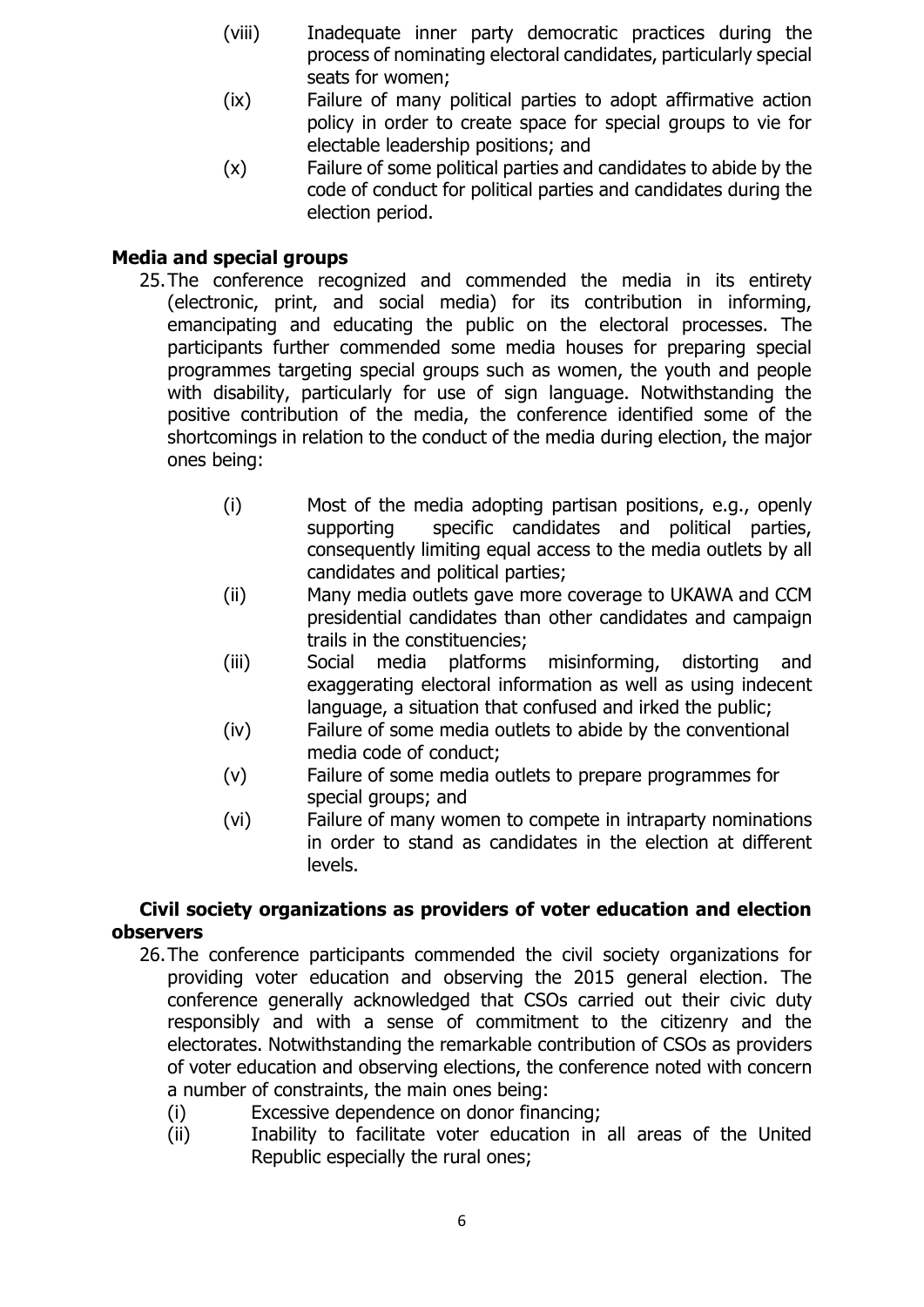(iii) Some civil society organizations taking the activist and partisan path, leading to advocation of partisan based cause of action instead of educating.

# **Post-election developments and episodes**

- 27.The conference participants recognized the political dynamics that preceded the 2015 election, including stiff competition, the political outcomes of the Constituent Assembly and defections. The participants were broadly convinced that the 2015 election was largely successfully concluded and left the nation united and peaceful. Moreover, participants commended political parties and candidates for resorting to legal remedy wherever they felt justice was not done. In the same vein, the conference lauded the enthusiasm, active participation and agitation for change among the public, particularly the youth, in the 2015 election.
- 28.The conference recognized and appreciated the concerted efforts and measures that are being undertaken by the leadership of the Fifth Phase Government of the United Republic of Tanzania, particularly H.E. Dr. John Pombe Joseph Magufuli, President of the United Republic of Tanzania, to address bureaucratic pathologies, including endemic corruption, unaccountability and erosion of ethics in the public service domain. The conference declared its support to the Government and President's efforts to restore the lost glory of the United Republic of Tanzania and confidence of the people in the Government. The conference urged the public and the development partners to appreciate and support the government's efforts and measures to strengthen democratic practices as well as to arrest the erosion of ethics.
- 29.The conference was convinced that elections are, by and large, about struggles for power to determine "who gets what, when and how" and generally to control national resources. These struggles might culminate into unhealthy post-election conflicts, wounds and scars. The participants identified a number of adverse effects emanating from the 2015 election, the main ones being:
	- (i) A good number of registered voters, about seven million, did not turn out to vote on the election day, raising concerns on their political competency, consciousness and cognition;
	- (ii) Decision of some religious leaders to become partisan, zealots and agents of certain political parties and candidates contrary to the expectations of many people;
	- (iii) The evolving tendency of some political parties and candidates refusing to concede defeat with honour; and
	- (iv) Nullification of the October 2015 Zanzibar elections and the rerun polls of March, 20<sup>th</sup> 2016 and the subsequent developments.

# **E. RECOMMENDATIONS**

30.In the light of the reflections and discussions on the five thematic areas, the conference drew recommendations that are addressed to (i) Government; (ii) political parties; (iii) the media and (iv) civil society organizations.

#### **Government of the United Republic of Tanzania**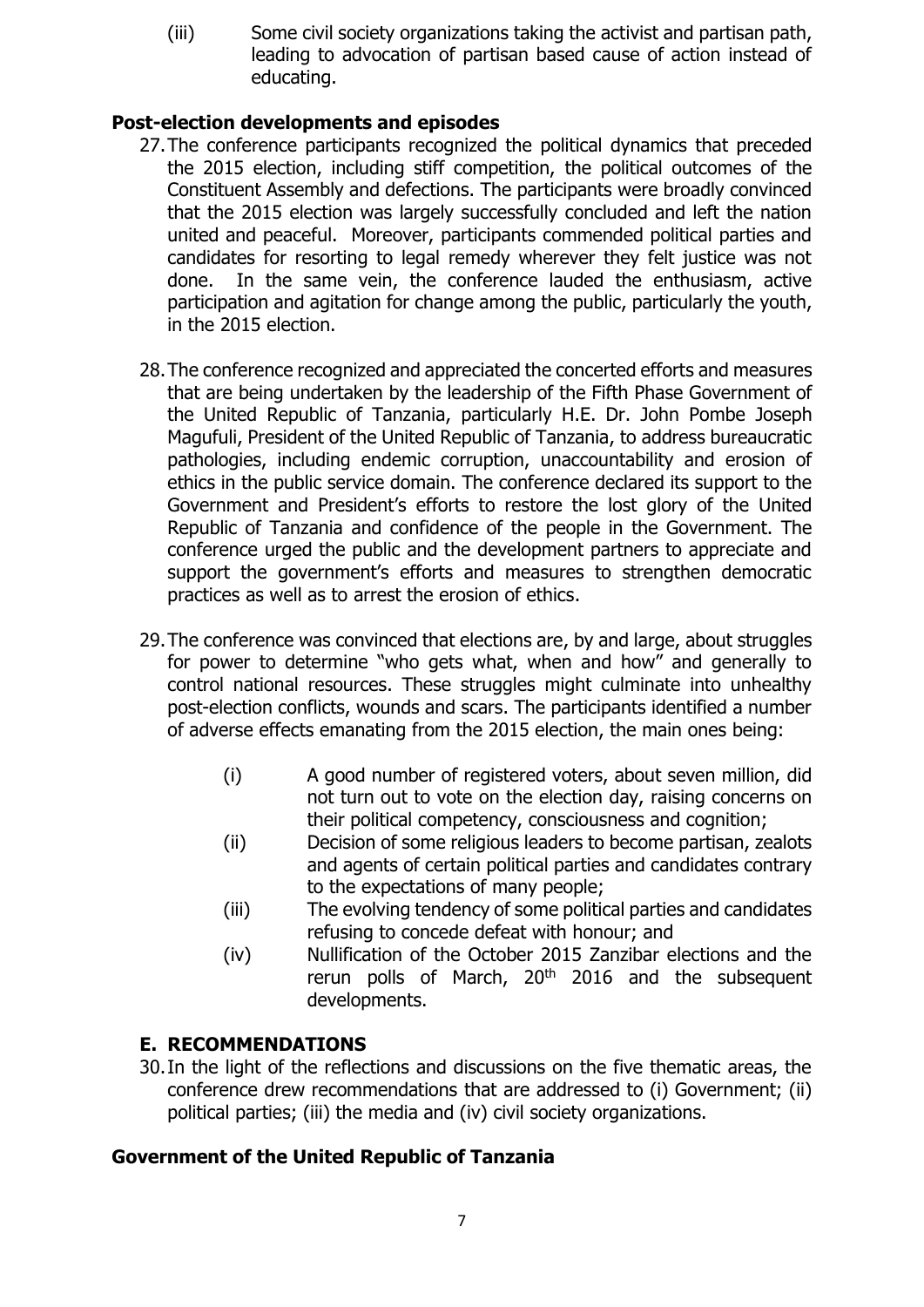- 31.The inadequacies that were identified in the legal and institutional frameworks could be addressed by the Government of the United Republic of Tanzania. The conference recognized and commended the government for undertaking the constitutional review process, which the conference was confident that the new constitution will adequately address the inadequecies inhrerent in the legal and institutional frameworks.
- 33.The conference emphasized the particular significance of undertaking electoral reforms in the following areas as Tanzania prepares to get a new constitution: (i) presidential election results to be challenged in the court of law; (ii) independent candidature to be permitted without unnecessary impediments; (iii) competitiveness, openness, transparency and inclusiveness as well as participatory approaches in the selection and appointment of the members and Chief Executive Officer of the National Electoral Commission; (iv) NEC to have its own staff at national, regional, district and constituency level who are directly responsible and accountable to it; and (v) the law needs to empower NEC to manage all electoral processes, i.e., local government, general elections and referenda.
- 34.The conference further emphasized that: (vi) the law needs to consider the possibility of holding grassroots elections and general elections concurrently; (vii) the law needs to permit political parties to create coalitions and alliances for purposes of strenghthening their competitive edge in elections; (viii) the law needs to allow proportional representation which will enhance inclusiveness and representation in decision making organs for the small parties and special groups; (ix) the law needs to set a timeframe in which a party member can defect to a new party stand as its candidate in in presidential, parliamentary and councillorship election; (x) the law need to provide conditions that will help level the playing field among political parties on matters related to financial resource mobilization capacity for elections; and (xi) the law needs to permit Tanzanians in Diaspora and inmates serving less than six months sentence to participate in elections; (xii) the law needs to prohibit political parties to establish and own security groups; (xiii) the law needs to give legal status to the code of conduct for political parties and candidates and establish an organ to enforce compliance; (xiv) the law needs to establish an organ which will coordinate and supervise the provision of civic education for the purpose of enhancing patriotism and the feeling of national pride; (xv) the law needs to set a time limit for an incumbent minister to remain in public office during the election period; and (xvi) the law needs to allow use of national identity card as voter identity card.
- 35.Reforms in the legal and institutional frameworks are more likely to enable political parties to develop a culture of conceding defeat with honour as well as to refrain from unnecessary boycotts of important political processes and events.

#### **Political parties**

36.The inadequacies identified by the conference in relation to the participation of political parties could be effectively addressed by the parties themselves as well as the Government of the United Republic of Tanzania. The conference recognized concerted efforts by the Office of the Registrar of Political Parties related to nurturing and cajorling of political parties.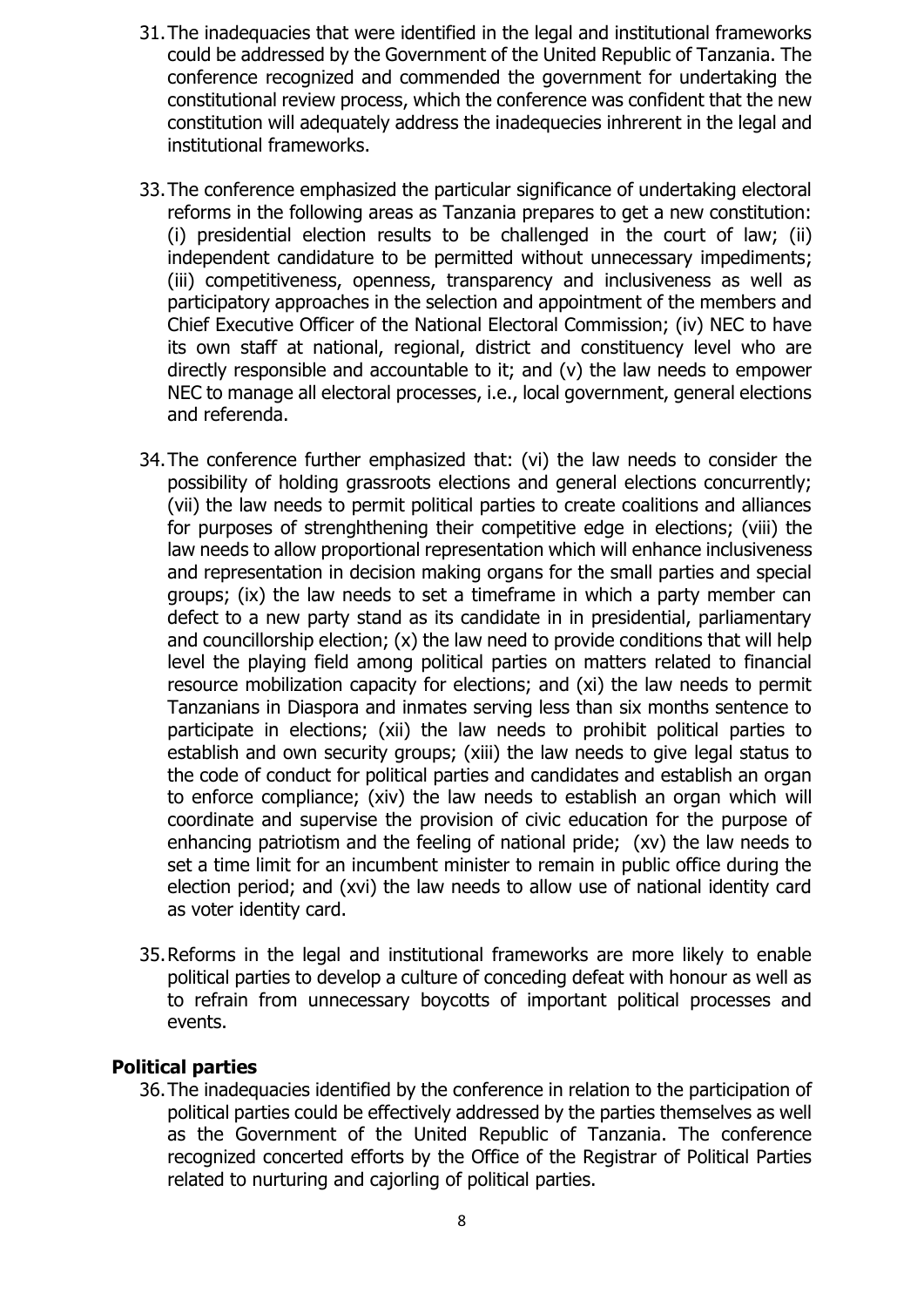37.The conference called upon political parties to: (i) refrain from behaviours and practices that would lead to discrimination on the basis of ideology, religion, tribe, zone, age and sex; (ii) articulate, develop and disseminate their electoral manifestos to enable the public make informed electoral choices; (iii) be required by law to nominate candidates to stand for election at levels, failure of which should lead to de-registration; (iv) enforce the Election Expenses Act to the letter to regulate excessive use of money particularly in intraparty nominations; (v) be required by law to adopt affirmative action policy in order to create space for special groups to vie for electable leadership positions; and (vi) be required by law to use democratic practices, particularly during nomination processes at all levels.

#### **Media and Special Groups**

38.The conference recognized and appreciated the place and contribution of the media in attaining credible, free and fair election. It further noted that the media in its entirety may adversely effect the conduct of credible, free and fair election if not used properly. The participants reiterated that the inadequacies could be addressed by undertaking the following measures: (i) the code of ethics and conduct governing the media be given a legal status; (ii) notwithstanding the commendable interventions by the Media Council of Tanzania and the Tanzania Editors' Forum, the government is advised to consider the possibility of establishing a regulatory organ for the media; (iii) strategies need to be devised to regulate the social media platforms to avoid misinformation, distortions and exaggerations as well as use of indecent language; and (iv) media houses be encouraged to establish election desks which, among other things, should take care of the needs of special groups.

#### **Civil Society Organizations**

39.The conference recognized and appreciated the place and contribution of the civil society organizations being the bridge between the leadership and the citizenry during the election period. The participants reiterated the shortcomings in this area could be addressed by taking the following measures: (i) the government needs to consider the possibility of setting aside a budget for financing civil society organizations to facilitate vote education and election observation; (ii) a law needs to be enacted to enable the establishment a special organ that would coordinate and supervise the provision of voter education in Tanzania; (iii) The domestic election observer groups are advised to take measures that would enhance their knowledge and capacity in election observation within the country and abroad; and (iv) religious leaders are advised to refrain from demonstrating openly their political inclinations, ideological stances and acting like "political zealots" during election period.

#### **E. CRITICAL CROSS-CUTTING ISSUES REQUIRING SPECIAL ATTENTION**

40.The conference attached considerable importance to two major critical cross-cutting national issues: (i) the state of politics in Zanzibar after the annulment of the October 2015 elections and the March, 20<sup>th</sup>, 2016 rerun poll; and (ii) the constitutional review process which in a way threatened the socio-political fabric of the country. The two issued require serious attention by the conscious citizenry, political leadership in power and in opposition as well as development parteners for the purpose of preserving the basic values that have contributed enourmously in nation building efforts in Tanzania since independence.